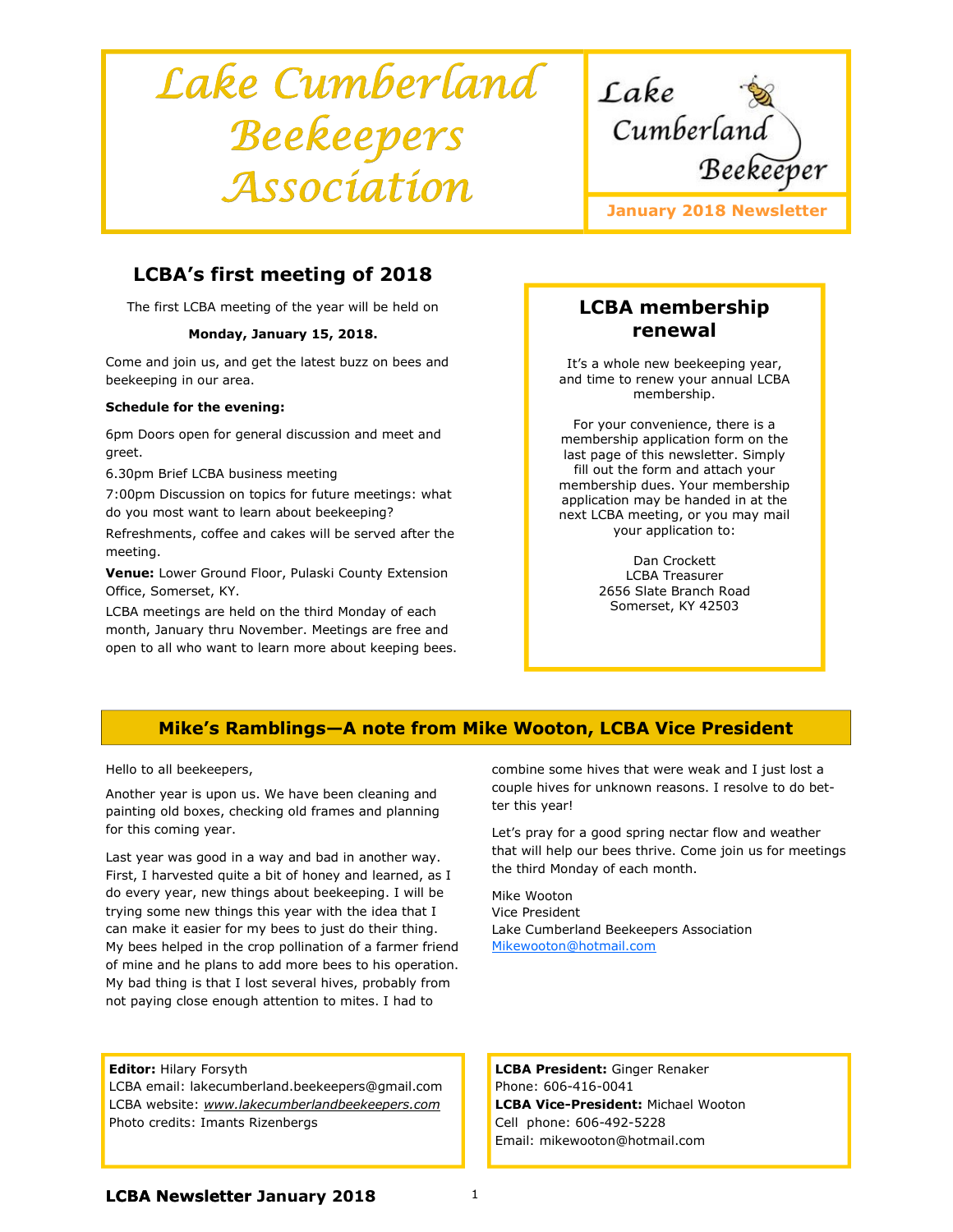### Hive Maintenance Notes from Dr. Tammy Horn Potter

In her introductory notes to the January 2018 edition of "Beelines", the monthly KSBA Newsletter, KY State Apiarist Dr. Tammy Horn Potter has some timely advice for us beekeepers:

"Other winter apiary activities include making sure that your hives have plenty of honey (their "fuel") to help them maintain "winter cluster" temperatures around 92 -94 F degrees. Moisture is the enemy of the hives this time of year. If you feed, make sure that the supplemental feed has very little to no moisture.

If you have a day when the temperatures are above 55F and you can't resist opening a hive, take a look inside to see if the winter cluster has moved against a hive wall. In my experience, this tends to happen in mid-January. If the cluster has isolated itself against a hive wall, I place a frame or two of honey between the bees and the hive wall. Getting the cluster "off the hive wall" will help the bees access honey in other places inside the hive and also give the cluster room to expand as the winter transitions into spring. Once I close the hive, I slowly rotate the hive structure so that the sun warms the hive's exterior more evenly. This entire "exercise" should be done **quickly**, with an awareness of temperature and wind. Don't dawdle in any hive this time of year."



Dr. Tammy Horn Potter

#### "Beelines" is available online at http:// www.kyagr.com/statevet/documents/BEELINES-JANUARY-2018.pdf

## Casey County Bees

With unprecedented cold temperatures since just before Christmas, the past three weeks have been tough on our bees. All we could do during that time was to press our ears to the side of the hives, and take some little comfort from the low hum that indicates the bees were still alive and tightly clustered around their queens.

On slightly warmer days, we briefly pull out the inspection boards to glean what information we can from the debris. We have found several dead small hive beetles on some of the boards, but no signs of any frass (beetle 'poop'); this could mean that the bees have managed to push the beetles out of the cluster, and the beetles have died from the cold—but that's just a guess. We have found very few varroa mites on the boards, but we continue to check the mite situation regularly.

Good news is that a brief warm-up is expected this week, which should at least allow for the bees to clear out their dead, take needed bathroom breaks, and loosen their clusters just enough to access their honey supplies.

Back in November, we took careful note of the amount of honey available in each of our hives, and weighed the hives to give us a datum point. We weighed the hives again a week ago, and calculate that while hive weights are down a few pounds from their November figures, there should still be ample supplies of honey available for the bees.

Bee activity will start to increase in January with (hopefully) warmer temperatures and longer daylight hours. Also, the queens recommence egg laying at this time, resulting in brood that needs to be fed. February and March are thus critical times for bee survival, and we will be closely monitoring food supplies in the hives.

- Hilary Forsyth